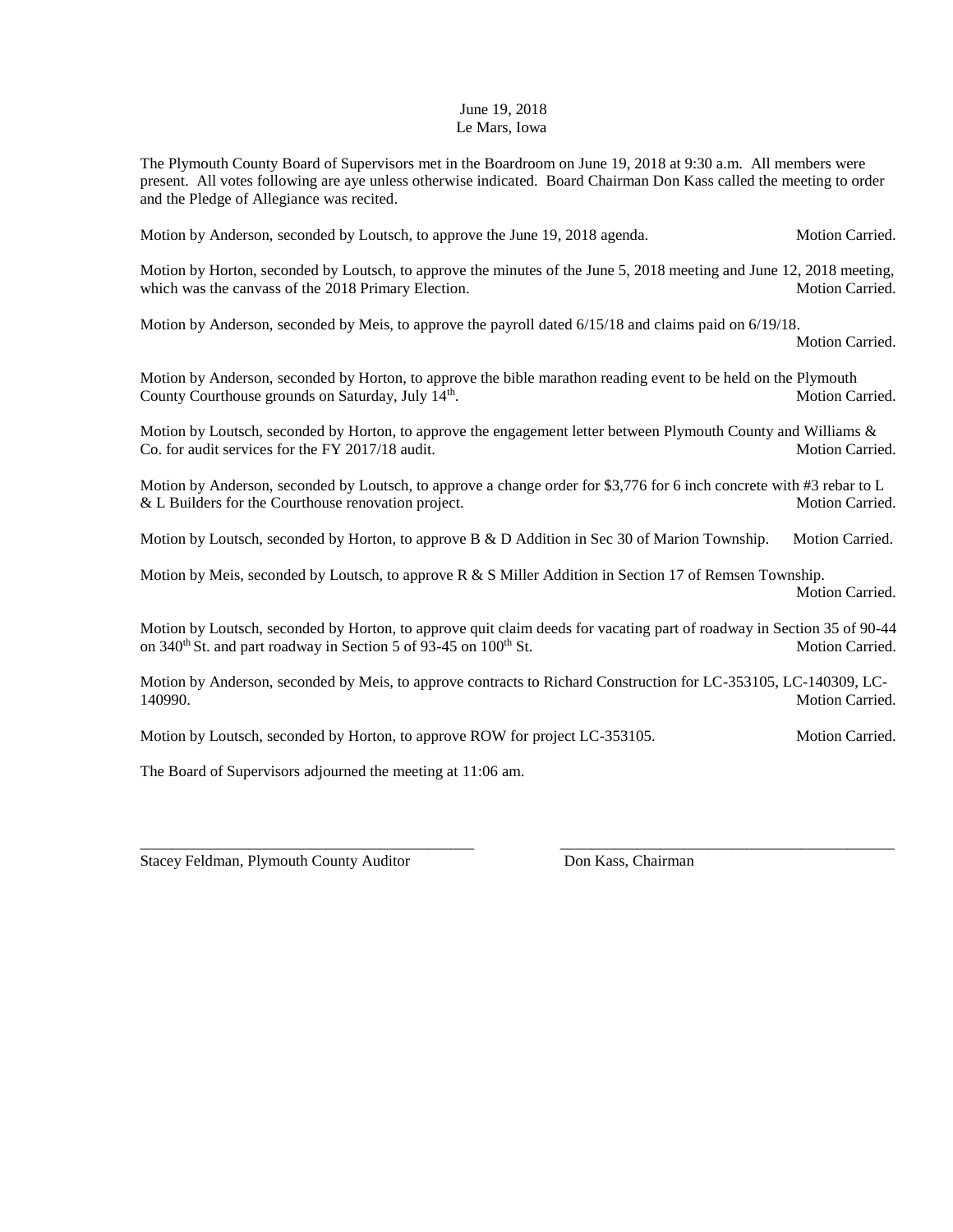| a & m Laundry                 | Iloor mats            | J8.UU   |
|-------------------------------|-----------------------|---------|
| Access Systems                | copier contract       | 910.93  |
| Ace Refrigeration             | freezer repair        | 230.58  |
| AgriVision Equipment          | Stihl repairs         | 124.21  |
| City of Akron                 | utilities assistance  | 117.90  |
| Akron Hometowner              | sub renewal           | 31.00   |
| Akron Lumber                  | fencing supplies      | 691.06  |
| Craig Anderson                | mileage               | 197.29  |
| Vicki Anstine                 | election official     | 180.50  |
| Doris Arndt                   | election official     | 234.48  |
| Arnold Motor Supply           | PARTS                 | 1546.97 |
| Kay Augustine                 | election official     | 229.03  |
| Robyn Banks                   | election official     | 245.18  |
| Carol Beckwith                | election official     | 171.00  |
| Chris Beeck                   | board mileage         | 87.20   |
| Nick Beeck                    | meals reimb           | 20.50   |
| Roye Beene                    | election worker       | 47.25   |
| Cole Beitelspacher            | election worker       | 40.00   |
| Linda Beitelspacher           | election official     | 218.10  |
| Patricia Benton               | election official     | 195.75  |
| Lonnie Bohlke                 | election worker       | 159.50  |
| Bomgaars                      | weed killer           | 455.54  |
| Boulder Company               | CARPENTRY             | 1525.44 |
| Brandon Schmidt               | rent assistance       | 250.00  |
| Judy Brouwer                  | election official     | 191.00  |
| City of Brunsville            | SUNDRY                | 52.20   |
| Larry Bunch                   | repairs               | 224.50  |
| Carroll Construction Supply   | TOOLS                 | 1369.19 |
| Elizabeth Carroll             | mileage               | 25.62   |
| Casey's General Store         | fuel                  | 4322.61 |
| Cellebrite Inc.               | renewal               | 600.00  |
| Central Valley Ag Coop        | oats/chemicals        | 259.95  |
| Derek Christoffel             | OTR fuel              | 48.50   |
| Combined Pool & Spa           | swim rope/floats      | 495.00  |
| Culligan Water Cond.          | water                 | 37.77   |
| CWD                           | kitchen supplies      | 1829.17 |
| Dave's Electric               | camper pedestal       | 406.50  |
| DCI - SOR                     | SOR school            | 60.00   |
| Dean Foods                    | kitchen supplies      | 149.66  |
| Dell EMC                      | computers             | 3668.61 |
| Barb Detloff                  | election official     | 212.29  |
| Victoria DeVos                | misc. reimbursements  | 654.31  |
| Dirks Hardware Hank           | parts                 | 17.99   |
| Dirt Road Design              | outdoors ad           | 150.00  |
| Douglas County Clerk of Court | court documents       | 5.00    |
| Fareway Grocery               | kitchen supplies      | 163.82  |
| Fastenal                      | supplies              | 217.37  |
| Stacey Feldman                | supplies              | 141.76  |
| Floyd Valley Healthcare       | contract              | 4999.46 |
| Woodward Youth Corporation    | Juvenile shelter care | 1446.15 |
| Sharon Frerichs               | election official     | 239.73  |
| Frericks Repair               | TIRES & TUBES         | 2567.66 |
| Frontier                      | phone                 | 1470.86 |
|                               |                       |         |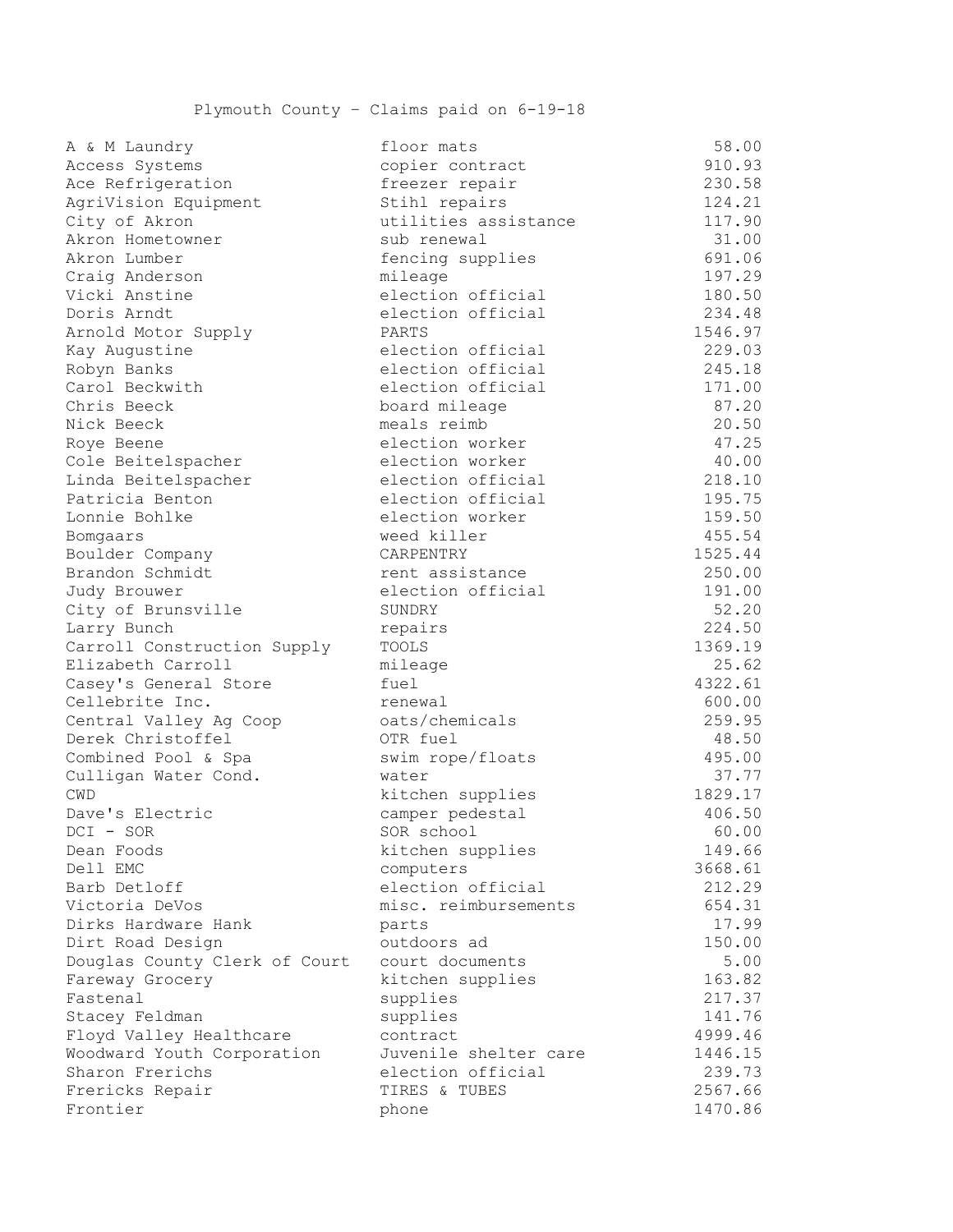| Jack Frus                    | election official          | 208.63   |
|------------------------------|----------------------------|----------|
| Kathy Frus                   | election official          | 117.38   |
| Judy Gates                   | election official          | 188.63   |
| GCC Alliance Concrete        | playground concrete        | 435.00   |
| Marlene Gearke               | election official          | 210.11   |
| Get Branded 360              | uniforms-CRC               | 163.90   |
| Jolynn Goodchild             | office supplies            | 34.97    |
| Graves Construction          | construction project       | 42463.60 |
| Barb Hames                   | election official          | 168.63   |
| Hancock Concrete Products    | CONCRETE PIPE              | 59785.59 |
| Patty Hansen                 | election official          | 235.37   |
| Hardware Hank                | supplies                   | 32.93    |
| Lisa Harris                  | board mileage              | 216.91   |
| Jamie Hauser                 | mileage                    | 172.77   |
| Gale Haverkamp               | Right of Way               | 1106.00  |
| Iris Hemmingson              | election official          | 191.00   |
| Hennie Iron Works            | post pounder               | 30.00    |
| Gayle Henrich                | election official          | 222.88   |
| Susan Henrich                | election official          | 235.58   |
| HGM Associates Inc           | <b>OUTSIDE ENGINEERING</b> | 5911.58  |
| City of Hinton               | SUNDRY                     | 137.78   |
| Brent Hobson                 | <b>GROUNDS</b>             | 255.00   |
| Gary Horton                  | election worker            | 206.23   |
| Beverly Hultquist            | election worker            | 34.72    |
| Hydraulic Sales & Service    | PARTS                      | 31.52    |
| ICAP                         | insurance endorsement      | 138.92   |
| Ideal Cleaners               | uniforms                   | 24.20    |
| Indoff                       | MACHINES & FIXTURES        | 43.07    |
| Info Dog Security            | shredding                  | 42.95    |
| Iowa Co Recorder's Assoc     | maintenance & supplies     | 1678.98  |
| Iowa Dept of Public Safety   | Iowa system                | 2568.00  |
| Iowa DNR                     | MISCELLANEOUS              | 350.00   |
| Iowa Law Enforcement Academy | school                     | 175.00   |
| IPAC                         | '18-'19 dues               | 1851.08  |
| <b>ISAC</b>                  | conference & equipment     | 7302.00  |
| Jack's Uniforms              | uniforms                   | 818.84   |
| Jami L. Johnson              | deposition fee             | 75.00    |
| Julie Christine Juelfs       | election official          | 208.68   |
| Don Kass                     | mileage                    | 152.60   |
| Kellen Excavation            | GRANULAR                   | 2152.73  |
| DuRetta Kelly                | election official          | 42.75    |
| Mary Lou Kestner             | election official          | 171.00   |
| Dave Klohs                   | board mileage              | 206.01   |
| Knife River                  | ASPHALT CONCRETE           | 1117.20  |
| Gerry Sue Krienert           | election official          | 202.29   |
| Trish Kunkel                 | cleaning services          | 1680.00  |
| L & L Builders Co.           | courthouse renovation      | 82316.55 |
| L. A. Carlson Contracting    | construction project       | 14140.66 |
| Lampert Lumber               | PIPE CULVERTS              | 241.67   |
| Micah D Lang                 | ASPHALT CONCRETE           | 2395.00  |
| Joyce Langel                 | election official          | 168.63   |
| City of Le Mars              | water                      | 570.29   |
| Le Mars Agri Center          | elk feed                   | 247.92   |
| LeMars Daily Sentinel        | publications               | 1481.90  |
| L.G. Everist Inc.            | crushed concrete & gravel  | 2342.51  |
|                              |                            |          |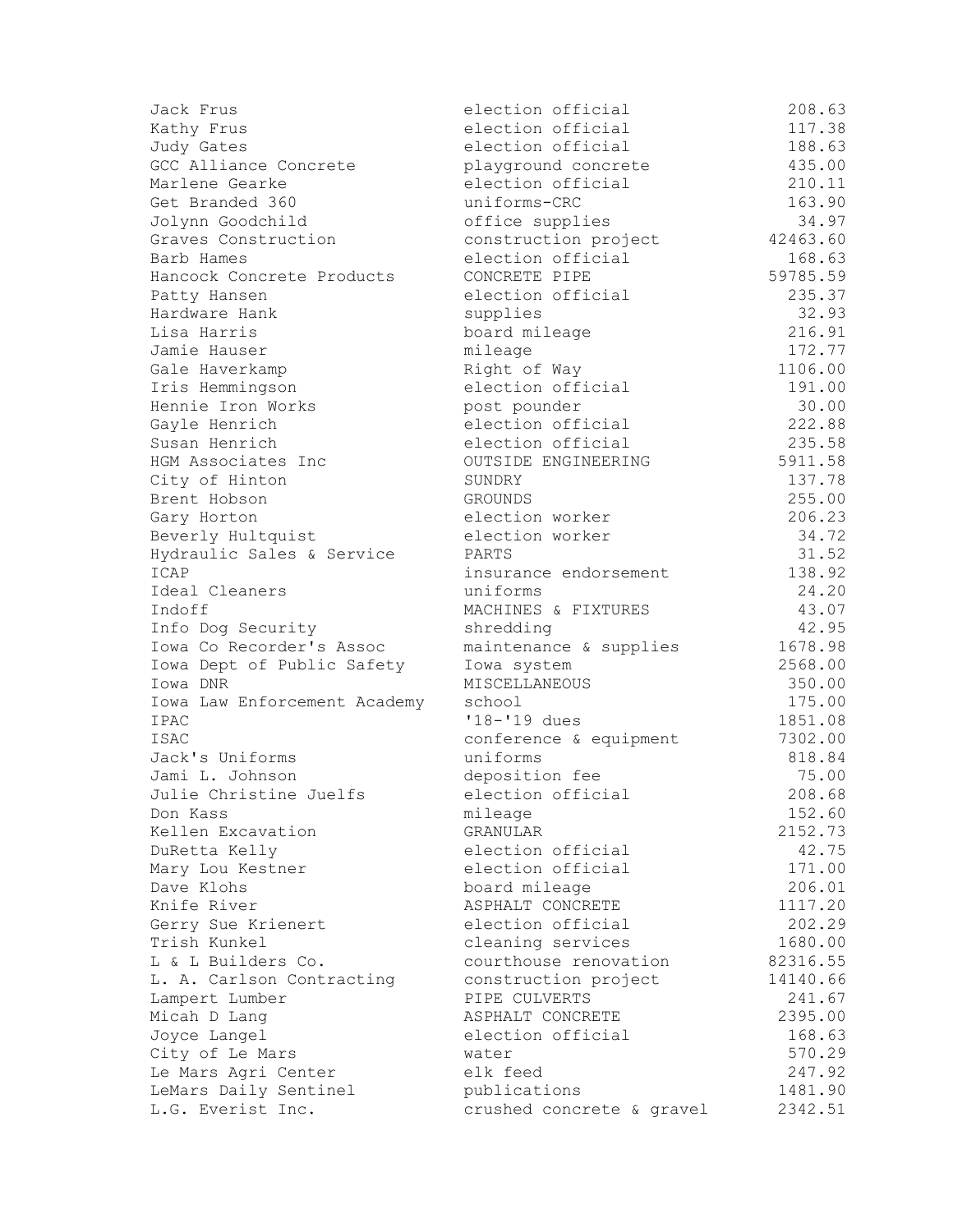| Nancy Lilly                    | election official         | 188.63   |
|--------------------------------|---------------------------|----------|
| Mark Loutsch                   | election worker           | 64.53    |
| Mail Services                  | printing '18 taxes        | 7050.00  |
| Judy Majeres                   | election official         | 188.63   |
| Manage Engine                  | Patch management software | 7365.00  |
| Marilyn Marx                   | election official         | 198.13   |
| MaryBeth Seggerman Trust       | rent assistance           | 200.00   |
| Barb McKenney                  | election official         | 217.55   |
| MD Products Inc                | NEW EQUIPMENT             | 5571.81  |
| Ramona Mehrer                  | election official         | 169.63   |
| Menards                        | program supplies          | 599.61   |
| Meylor Chiropractic Clinic     | 3 pre-employ screenings   | 195.00   |
| MidAmerican Energy             | utilities                 | 2411.77  |
| Midwest Honda Suzuki Kubota    | mower parts               | 1353.86  |
| Mike's Inc                     | fuel                      | 176.16   |
| Sue Miller                     | election official         | 200.31   |
| Terry Morton Trustee           | Right of Way              | 546.00   |
| Pam Nemmers                    | election official         | 171.00   |
| Gerry Neuroth                  | election official         | 168.63   |
| Sharon K Nieman                | office supplies           | 70.55    |
| Cheri Nitzschke                | mileage                   | 27.25    |
| Northern Lights Foodservice    | kitchen supplies          | 1006.30  |
| Northwest Electric LLC         | fan                       | 168.00   |
| LaVonne O'Meara                | election official         | 198.13   |
| O.C. Sanitation                | garbage pickup            | 345.00   |
| Randy Oetken                   | election official         | 195.75   |
| Amy Oetken                     | conference reimbursements | 134.69   |
| Shawn Olson                    | supplies/reimbursements   | 1964.13  |
| One Office Solutions           | supplies                  | 1012.28  |
| Charlene Peterson              | election official         | 168.63   |
| Peterson Contractors           | construction project      | 54213.64 |
| Mary Lou Peterson              | election official         | 234.28   |
| Norma Philips                  | election official         | 228.68   |
| Arlie Pick                     | election worker           | 31.99    |
| Connie Pick                    | mileage                   | 21.80    |
| Pictometry International Corp. | aerial photography        | 53910.00 |
| Plains Area Mental Hlth        | inmate services           | 175.00   |
| Carolyn Plueger                | deposition                | 75.25    |
| Ply Co Sheriff                 | sheriffs fees             | 1275.24  |
| Ply Co Treasurer               | flex benefits reimb       | 300.77   |
| Pocahontas Co Consv Board      | trees and seedlings       | 415.00   |
| Linda Popken                   | election official         | 240.82   |
| Premier Communications         | cable box                 | 958.98   |
| PRIA PROP. RECORDS             | renewal dues              | 60.00    |
| Primebank                      | data processing fee       | 7.50     |
| Protex Central                 | fire alarm inspection     | 780.00   |
| Quality Lawn Care              | 2nd Ave lawn care         | 310.00   |
| Darin J Raymond                | misc. reimbursements      | 1032.10  |
| Red's Printing                 | supplies                  | 435.89   |
| Janice Renken                  | election official         | 83.32    |
| Joan Renken                    | election official         | 222.29   |
| Tina Reuter                    | election official         | 167.25   |
| Ginny Riebhoff                 | election official         | 227.75   |
| Rogue                          | equipment                 | 895.00   |
| Ruhland Nurseries              | playground landscaping    | 5460.00  |
|                                |                           |          |